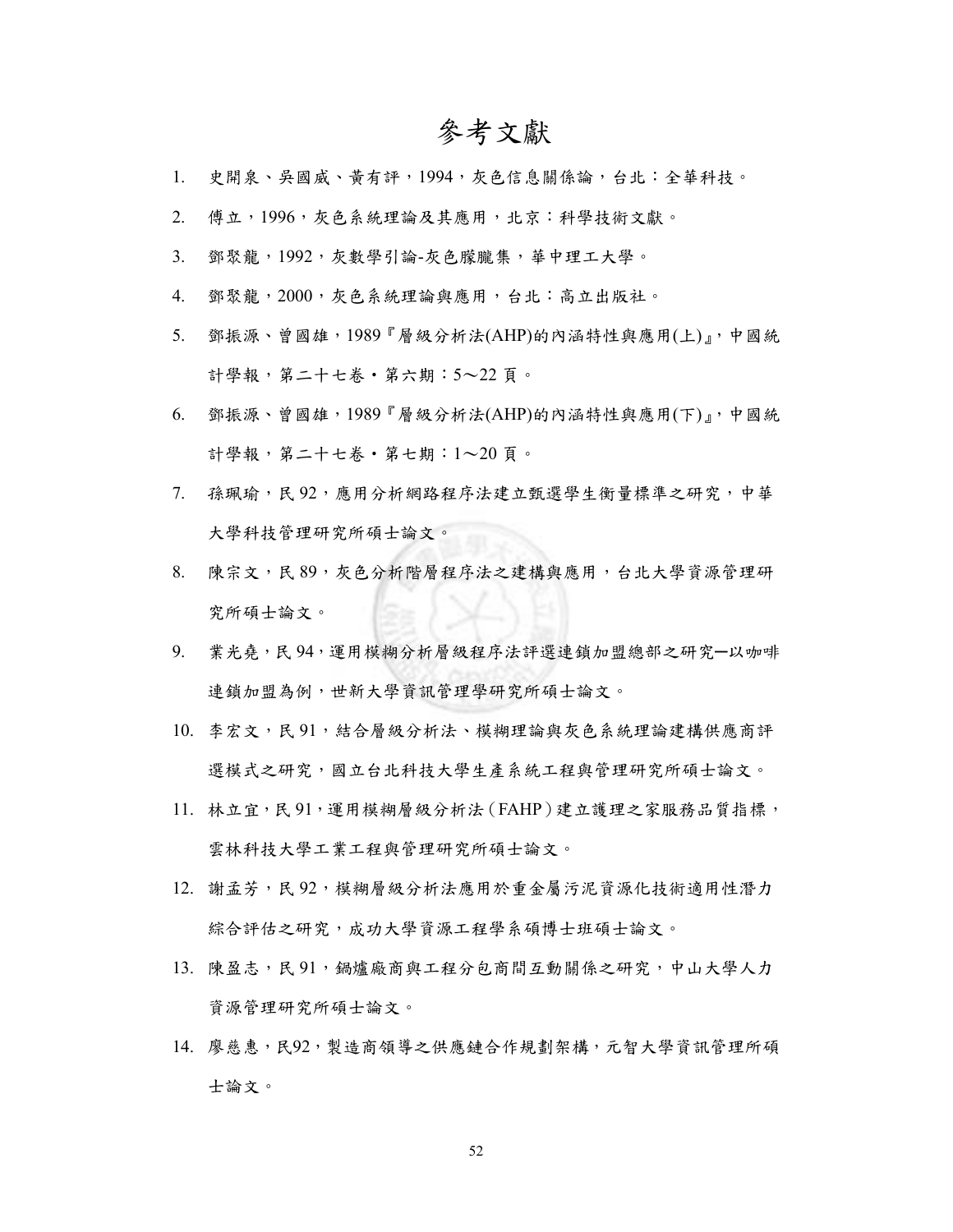- 15. 潘俊宏,民94,一衡量供應鏈績效之整合性架構,中央大學工業管理研究所 碩士論文。
- 16. 張志向,民86,應用模糊理論於中小企業信用評等表改善建立之研究,私立 高雄工學院管理科學研究所碩士論文。
- 17. 張美娟,民92,國內有線電視發展數位電視服務經營策略之研究,國立臺灣 師範大學碩士論文。
- 18. Barbarosoglu, G. and Yazgac, T. "An application of the analytic hierarchy process to the supplier selection problem," *Production and Inventory Management Journal* 1997, pp: 14-21
- 19. Cengiz Kahraman, Ufuk Cebeci, and Ziya Ulukan "Multi-criteria supplier selection using fuzzy AHP," *Logistics Information Management* (16:6) 2003, pp: 382-394.
- 20. Dickson, Gray W. "An Analysis of Supplier Selection System and Decision," *Journal of Purchasing* (2:1) 1966, pp: 5-17.
- 21. James J. Buckley "Fuzzy Hierarchical Analysis" *Fuzzy Sets and Systems*, Vol. 17, 1985, pp: 233-247
- 22. Nydick, Robert L. and Hill, Ronald Paul, "Using the Analytic Hierarchy Process to Structure the Supplier Selection Procedure," *International Journal of Purchasing and materials Management* (28:2) 1992, pp: 31-36.
- 23. Shu-Jen Chen, and Ching-Lai Hwang *Fuzzy Multiple Attribute Decision Making: Methods and Applications,* Springer-Verlag, New York, 1992.
- 24. Thomas L. Saaty *The Analytic Hierarchy Process: Planning, Priority Setting, Resource, Allocation 2nd,* RWS, PA, 1990.
- 25. Thomas Y. Choi and Janet L. Hartley "An exploration of supplier selection practices across the supply chain," *Journal of Operations Management* (14) 1996, pp: 333-343.